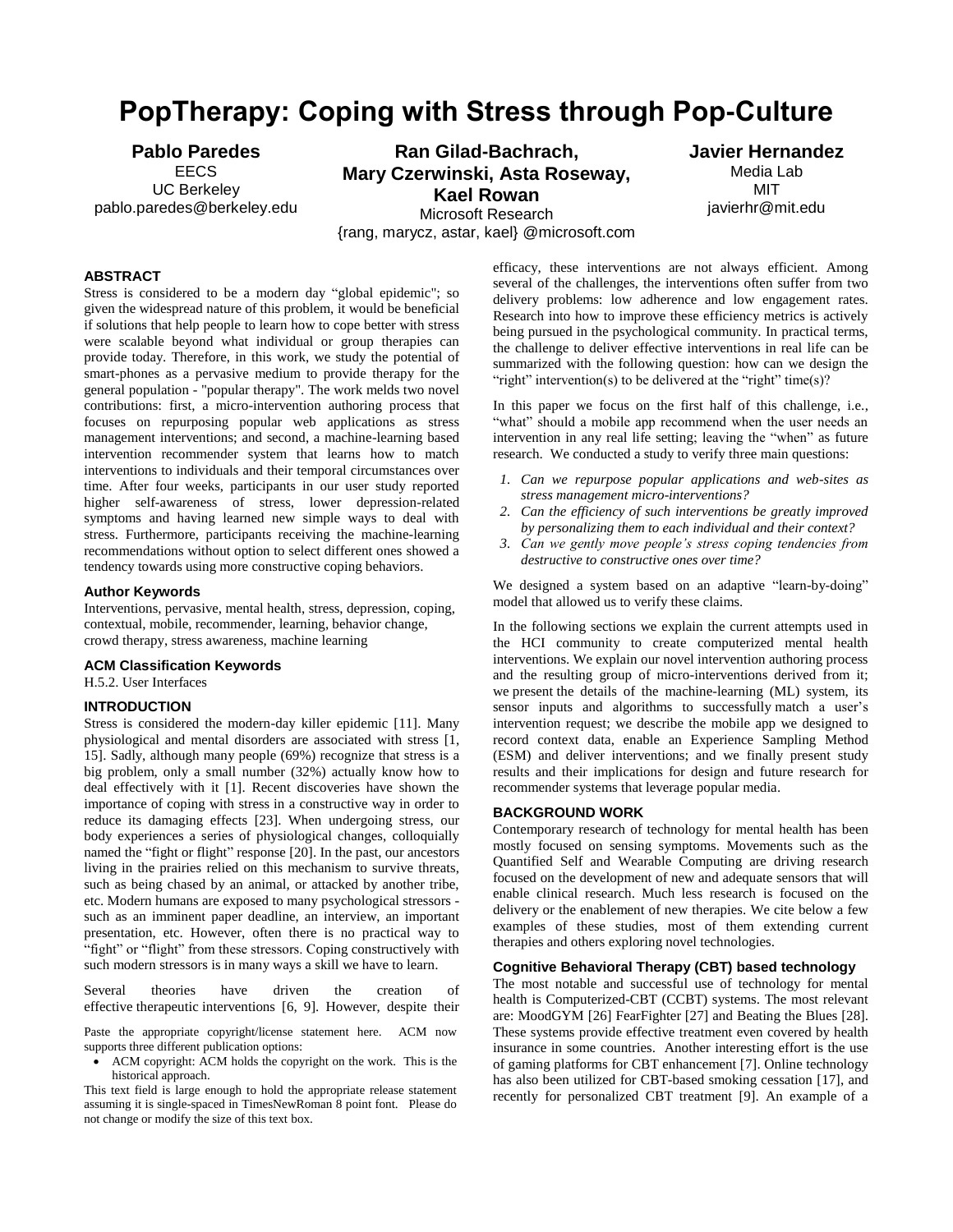mobile system leveraging CBT concepts is the PTSD coach [29]. This app teaches patients with Post Traumatic Stress Disorder (PTSD) skills to manage their anxiety or depressive episodes.

# **Stress Technology Intervention R&D**

Specifically focused on stress, Paredes and Chang's CalmMeNow [19] presents an experiment that measures effectiveness and usability of four interventions: social messages, breathing exercises, mobile gaming and acupressure. Among the relevant findings was a confirmation that there is a fine line between an intervention being effective and actually becoming a stressor, if applied in the wrong context. MoodWings [8] explores a wearable biofeedback design that helps people become aware of their stress to help regulate it. Maybe not surprisingly, during a driving task, stress actually went up, but driving performance improved significantly. This underlines the importance of stress as a normal reaction when performing demanding tasks, and that it is not always advisable to reduce it, but to perhaps simply keep it under control. More recently, wearable devices have been developed to help regulate breathing patterns and increase breathing mindfulness [16]. It is worthwhile mentioning also the existence of various meditation and breathing commercial applications that help people learn relaxation and mindfulness.

Unlike previous studies, the goal of this work is not to find "the best" intervention. Instead, we argue that there is not a one-sizefits-all intervention. Therefore, we present methods that allow the authoring of many interventions and matching them to individuals based on their personalities and current needs.

# **STRESS MANAGEMENT SYSTEM DESIGN**

We designed and implemented an application for Windows Phone 8.1 and cloud based services to support the delivery of microinterventions, providing recommendations on the interventions, collecting user feedback and collecting contextual information. In the following sub-sections we provide more details about its main components.

# **Micro-Intervention Authoring System**

#### *Design Objectives*

Our intervention authoring system design objectives were two: 1) maximize engagement and 2) discover online activities that could be used by the general population to reduce stress.

*1) Maximize Engagement:* Engagement is a key component of therapy adoption. Eysenbach's work on attrition science [10] explains the importance of understanding the differences of intervention adoption between traditional drug trials and eHealth systems. He proposes metrics that capture not only the intrinsic efficacy of the interventions, but also its usability efficiency. Additionally, Schueller's research on personalized behavioral technology interventions has shown the importance for patients to choose their own interventions as one way to improve engagement [24]. Finally, Doherty describes four strategies for increased engagement in online mental health: interactivity, personalization, support and social technology [9].

2) *Stress Reduction Online Activities*: Psychology research has shed some light on people's natural abilities to deal with stressful situations during daily life. Bonanno has studied people's innate characteristics to recover from stressful situations [3], Lazarus has described the strategies people use to cope [13] and the field of positive psychology studies the ways people use their strengths to reduce the impact of stress [25]. However, people deal on a daily basis with stress using simple physiological and psychological activities, such as breathing before reacting negatively, giving meaning to hardship, laughing, etc.

| <b>Therapy Group</b>                                                                                                                                                                       | Therapy<br><b>Techniques</b>                                                                                                            | Group Icons and<br><b>Names</b>                                                      | <b>Micro-intervention Samples</b>                                                                                                                                                                                                                                                                                                                                                           |
|--------------------------------------------------------------------------------------------------------------------------------------------------------------------------------------------|-----------------------------------------------------------------------------------------------------------------------------------------|--------------------------------------------------------------------------------------|---------------------------------------------------------------------------------------------------------------------------------------------------------------------------------------------------------------------------------------------------------------------------------------------------------------------------------------------------------------------------------------------|
| <b>Positive Psychology</b><br>Focus on wellness and<br>well being, and making the<br>positive aspects of life<br>more salient.                                                             | - Three good things<br>- Best future self<br>- Thank you letter<br>- Act of kindness<br>- Strenaths<br>- Affirm values                  | <b>B</b> Food for the Soul<br>(Individual)<br>d d Social Souls<br>(Social)           | • Individual: Prompt: "Everyone has something they do really well<br>find an example on your FB timeline that showcases one of your<br>strengths." + URL: http://www.facebook.com/me/<br>• Social: <b>Prompt</b> : "Learn about active constructive responding and<br>practice with one person" +<br>URL: http://youtube.com/results?search_query=active+constructive                       |
| <b>Cognitive Behavioral</b><br>Observe thoughts, their<br>triggers and their<br>consequences, entertain<br>alternatives, dispute them,<br>etc.                                             | - Cognitive reframing<br>- Problem solving<br>therapy<br>- Cognitive Behavioral<br>Therapy<br>- Interpersonal Skills<br>- Visualization | Master Mind<br>(Individual)<br>$\mathbb{Q} \otimes \mathbb{N}$ Mind Meld<br>(Social) | • Individual: <b>Prompt</b> : "Challenge yourself! Replace an unpleasant<br>thought with two pleasant ones. Write the pleasant ones down." $+$<br><b>URL:</b> http://www.shrib.com/<br>• Social: Prompt: ""Try to think what new perspective these news<br>bring to your life and share them with others." +<br><b>URL:</b> http://www.huffingtonpost.com/good-news/                        |
| Meta-cognitive<br>Respond to ongoing<br>experience episodes with<br>emotions that are socially<br>tolerable and flexible to<br>permit spontaneous<br>reactions or delay them as<br>needed. | - Dialectic Behavioral<br>Therapy<br>- Acceptance and<br><b>Commitment Therapy</b><br>- Mindfulness<br>- Emotional Regulation           | <b>Wise Heart</b><br>(Individual)<br><b>Better</b><br><b>Together</b><br>(Social)    | • Individual: Prompt: "Shall we play a short game?" +<br><b>URL:</b> http://www.magicappstore.com<br>• Social: <b>Prompt</b> : "Write down a stressful memory of another<br>person, imagine it flies away and disappears, and then destroy it. +<br><b>URL:</b> http://privnote.com                                                                                                         |
| <b>Somatic</b><br>Exercises to shift<br>physiological signs of<br>arousal.                                                                                                                 | - Relaxation<br>- Sleep<br>- Exercise<br>- Breathing<br>- Laughter                                                                      | → Body Health<br>(Individual)<br>$\rightarrow$ $\rightarrow$ Social Time<br>(Social) | • Individual: Prompt: "Time for a quick stretch! Try some of these<br>for a few of minutes $\ldots$ " +<br><b>URL:</b> http://m.pinterest.com/search/pins/?q=office stretch<br>• Social: <b>Prompt</b> : "Cats are hilarious except when they want to eat<br>me. Check out a few of these and show it to your friends." $+$<br><b>URL:</b> http://m.pinterest.com/search/pins/?q=funny cats |

**Table 1: Micro-interventions design matrix. Therapy groups are subdivided into individual and social groups. Each therapy group has a friendly icon and name. The micro-intervention format consists of a Prompt plus a URL.**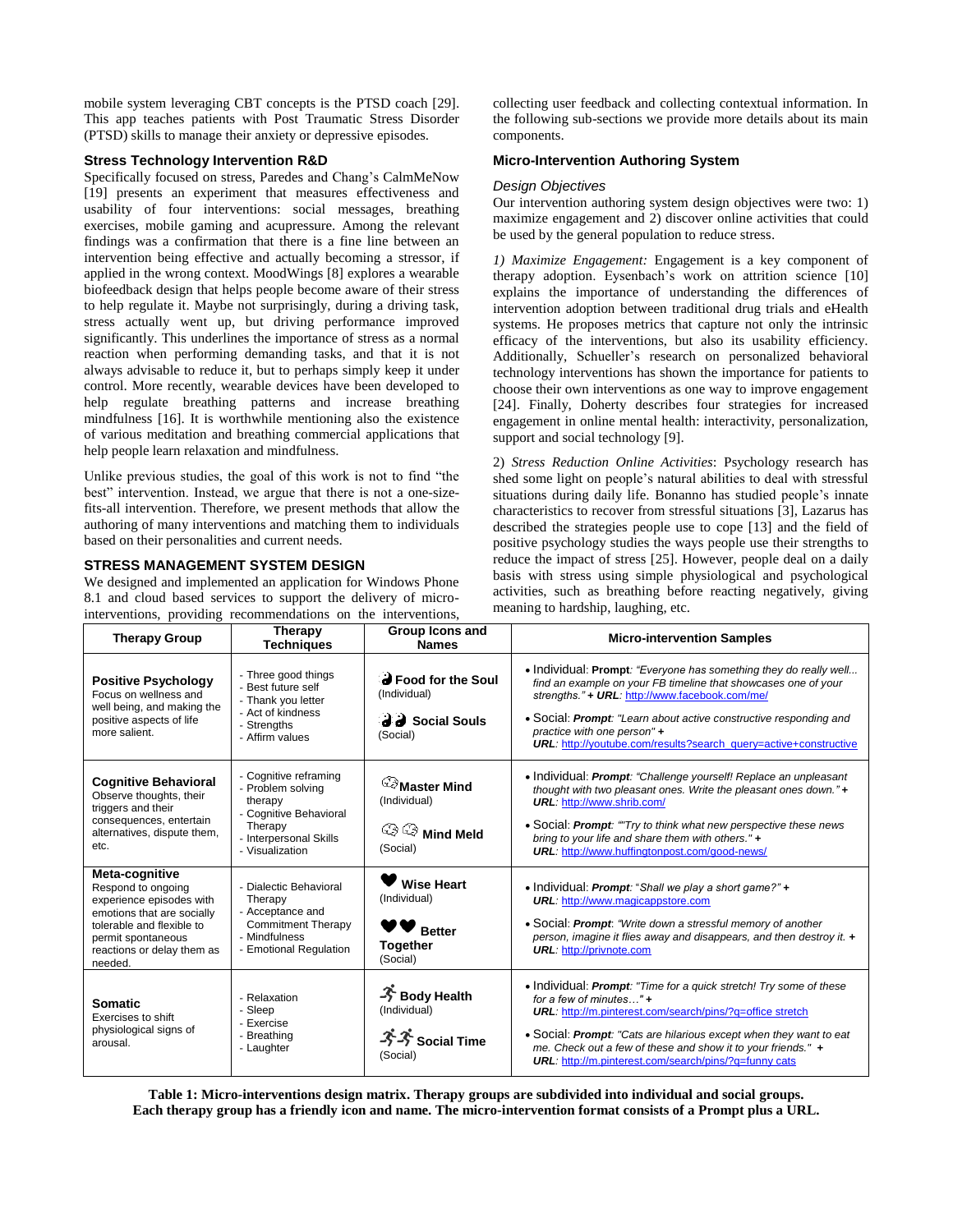It is reasonable then to assume that the recent trend towards mobile apps should reveal people using these apps for stress reduction activities. Some apps do share some characteristics similar to psychotherapy interventions, such as the following: keep us distracted away from our problems, record personal progress, organize thoughts, socialize, etc. Given this observation of the online world, we decided that it was worthwhile to explore the use of web apps as proxies to psychotherapy micro-interventions.

# *Mapping the Design Space*

Our design space can be mapped as the intersection of stress management psychotherapy and popular web apps. We started by mapping the most commonly used stress management psychotherapy approaches. Then we grouped these approaches into four categories: Positive Psychology, Cognitive Behavioral, Meta-cognitive and Somatic (see Table 1). We chose this classification based on two premises: a) it corresponded to a *theoretical framework* as a good approximation to therapeutic approaches and was accepted by clinical psychology collaborators and b) it was simple enough to be *presented to users* using friendly nametags. As mentioned earlier, socialization is an element associated with improved engagement [9]. Therefore we further sub-divided our four intervention groups into interventions that could be performed alone (individual) or with or for others (social). In parallel, we mapped the top web apps [30] and top (Windows Phone) apps [31] and games [32]. We chose best rating metric as a proxy for popular/engaging apps, i.e., those with high levels of adoption and user satisfaction.

# *Micro-Intervention Structure*

We wanted to design micro-interventions that followed some of the effective usability characteristics described by Olsen [18], i.e. a micro-intervention that could be designed by diverse *design populations* (i.e., psychologists, caretakers or even users), be used in *combination,* and *scaled up* easily. We boiled down the microintervention format to a minimal expression using only two components: a text *prompt* that tells the user what to do and a *URL* that launches the appropriate tool to execute the microintervention (see Table 1 for examples). Furthermore, we constrained the micro-interventions to be representative of one of the psychotherapy categories, and performed in a short time (approximately less than 3 minutes) to maximize usage scenarios.

# *Web apps and psychotherapy intersection*

With these design elements in hand; we proceeded to brainstorm a long list of potential micro-interventions that mapped into the psychotherapy groups. This was a two way process; we used the psychotherapy descriptions and techniques as a guide to "harvest" activities that could be applied using popular web apps (or one of their features); and vice versa, we choose some "cool" web app (or one of their features) that could be categorized into one of the psychotherapy groups. We chose two micro-interventions per group to account for a total of 16. Table 1 shows 8 of them.

## *Friendly Titles and Icons*

To finalize our design process, we substituted the theoretical therapy group names with "friendly" names and icons that could be accepted by the users. We wanted to avoid names that would make people feel as if they were in therapy, and rather use names that were fun and memorable. For example, we changed Positive Psychology (individual) to "Food for the Soul" and Somatic (social) to "Social Time". See Table 1 for the 8 Group Names and Icons list and Figure 1b for a screenshot. We added a one-sentence motivational slogan per group (not shown in Table 1).

# **Intervention Recommender System**

The goal of the recommender system was to match interventions to the personal traits of each individual and their temporal context. For example, asking someone to join you for a drink of water may be an efficient coping strategy, but one may not be able to exercise it if he or she is at home by him or herself. In order to learn the matching, we proposed modeling this problem as a contextual multi-armed bandit problem [5]. In this setting, the learning algorithm tries different interventions and learns from the feedback it gets. More specifically, we have trained a model to predict the expected stress reduction of each intervention for an individual at a given context. Based on these estimates, the recommender selects an intervention by leveraging a tradeoff between *exploiting* (refining) the best interventions and *exploring* those interventions that were not used enough to gauge their effectiveness.

# *Input Features*

The recommender system receives both user and contextual data. *User data*, such as Personality and trait data, was obtained from a pre-study survey and self-reported mood data was obtained by implementing an Experience Sampling Method (ESM) (see next section for details). Table 2 shows the user's parameters that were used. We also used the phone sensors and APIs to capture *contextual data* (see Table 3) Sensor data was collected during 5 seconds every 30 minutes. This was done to prevent battery drainage and in alignment with the operating system policies.

# *Output - Intervention Type Features*

Five binary features were used to describe the type of intervention being selected. One feature was used as a signal to choose individual vs. social interventions and the other four features were used to select each of the four therapy groups (See Table 1).

| Data Type               | <b>Parameters</b>                                                                                                                                                                                                                                                                                                                                                                                       |  |  |
|-------------------------|---------------------------------------------------------------------------------------------------------------------------------------------------------------------------------------------------------------------------------------------------------------------------------------------------------------------------------------------------------------------------------------------------------|--|--|
| <b>User Traits</b>      | - Personality: BIG5 (agreeableness, conscientiousness,<br>extraversion, neuroticism, openness)<br>Affect: Positive and Negative Affect - PANAS<br>Depression: PHQ-9<br>Coping Strategies: CSQ<br>Demographics: gender, age, marital status, income,<br>education, employment, professional level<br>- Social network usage: Facebook usage, size of online<br>social network and number of good friends |  |  |
| Self-<br><b>Reports</b> | Last reported energy/arousal and mood value and time<br>Energy/arousal and mood (average and variance)<br>Number of self reports                                                                                                                                                                                                                                                                        |  |  |

**Table 2. User data and their parameters.**

| Sensor / API       | Feature                                                                                                                                                                                           |  |
|--------------------|---------------------------------------------------------------------------------------------------------------------------------------------------------------------------------------------------|--|
| Calendar           | - Number of (free, not free) calendar records (before,<br>during and after an intervention)<br>- Time until the next meeting                                                                      |  |
| <b>GPS</b>         | - Number of records (at home, at work, null)<br>- Time since GPR record at work<br>- Signal quality (average, last record)<br>Location (distance to home, distance to work)\<br>Distance traveled |  |
| Time               | Day of the week and Time<br>- Lunch or Night time                                                                                                                                                 |  |
| Accelerometer      | - X, Y, Z average, variance (jerk) – 30, 120 min<br>Number of accelerometer records (30, 120 min)                                                                                                 |  |
| <b>Screen Lock</b> | Number of events<br>- Time since last lock event                                                                                                                                                  |  |

**Table 3. Sensory features collected on the phone.**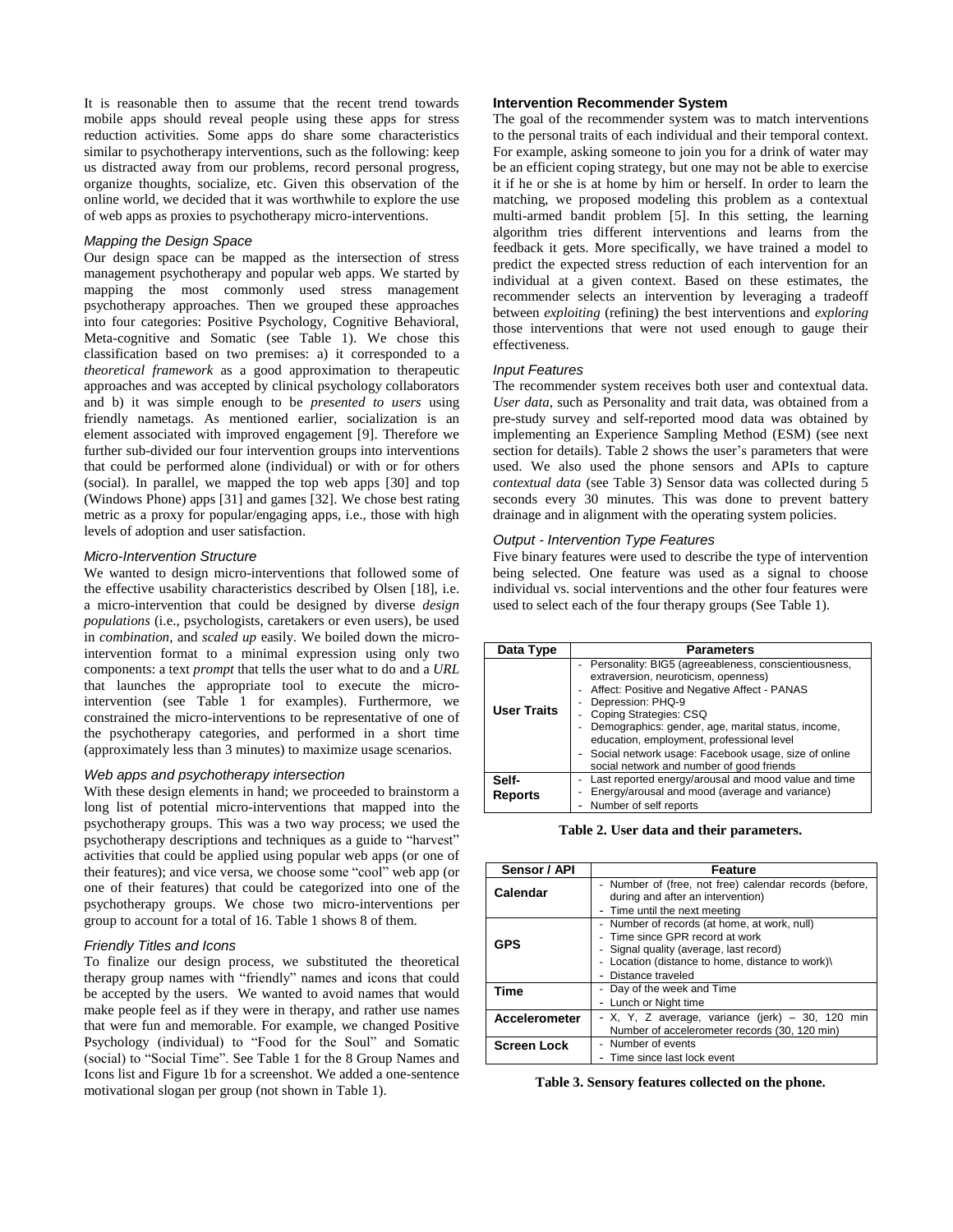# *Machine Learning Model*

We trained ensembles of regression trees using the Random Forest algorithm [4]. After training, the model was capable of taking into account user information to predict the expected *reduction of stress* if a certain intervention was performed. We measured such reduction by calculating the delta between the subjective stress assessment (SSA) before and after the intervention. The Random Forest algorithm creates an ensemble of trees that are diversified by allowing each node to use only a subset of the available features. Since the goal of the model is to learn the differences between the interventions, the 5 intervention type features were given higher probability to be enabled in every node.

Following the Upper Confidence Bounds (UCB) algorithms [2], we used optimistic predictions using the standard deviation computed by the deviation on the leaves of the trees that conform to the random forests of the average. Furthermore, we used this score to find the intervention that is expected to reduce stress as much as possible and/or tell us more about which microinterventions to use in the future for such purposes. We retrained the Random Forest model on a daily basis. However, we did implement incremental changes during the day to the scores on the tree leaves without changing the tree structure.

# **Mobile App Interface**

A mobile app was designed to interface with the user, deliver the interventions and gather input data for the ML algorithms. Additionally an Experience Sampling Method (ESM) messaging interface was used to gather daily emotion self-reports.

# *App Design and Implementation*

The design of the app was based on the following constraints: 1) support appropriate interactivity to drive engagement, 2) deliver content seamlessly, and 3) gather user and sensor data needed for the ML algorithms (see the following section). We chose a webbased format on Windows Phone v.8.1 with an embedded version of Internet Explorer v. 10 supporting HTML5. We used this system to track the metadata associated with the phone interaction and URL usage. We used a custom Azure cloud service to implement the data collection and user management modules.

# *User Flow*

The app flow was designed using a dialogue-based schema. We presented the intervention prompts as a dialogue between the user and an agent (we chose an owl as a symbol of companionship and intelligence). We never used the word "intervention" in the dialogues, but rather the word "activity". The process followed five simple steps: 1) the user clicked on the app icon to request for an intervention; 2), the user was prompted to enter his/her current stress level (Figure 1a); 3) a micro-intervention (title, slogan and prompt) was presented (Figure 1b); 4) the interventions were all web-based and implemented in HTML5, so users simply needed to click on the play button to get to the URL page (or, depending on the condition, choose from a list of links suggested); 5) once the user experienced the intervention, they were asked to rate their stress level again.

During the first week of operation we observed a lot of unrealistic data (i.e., very high or very low stress reports with practically no time spent in interventions). We assumed this was due to people trying to take advantage of the incentives in place to encourage adoption. So we added a smaller footnote to the slider to elicit people's sense of duty (moral code) [14] in the hope this would encourage more practical use of the app (Figure 1a).

# *Experience Sampling Method (ESM)*

ESM was used to track emotional variation during the day as an input to the ML algorithms. A two-dimensional Circumplex model of emotion [22] was used as the self-report rating interface. Users were prompted via a pop up message (Figure 2a) to use the Circumplex model (Figure 2b) and self report their emotional state approximately every 90 minutes (+/- 30 minutes) from 8am until 10pm. Users simply had to drag the circle to the quadrant that they felt they were in at that time (left to right for negative to positive valence, and bottom to top for low to high energy). A user who wanted to perform an intervention was not required to self-report their mood. However, if users wanted one intervention right after a self-report, they were prompted to do so (Figure 2c).

# **STUDY DESIGN**

During the study we wanted to answer the three broad questions mentioned in the Introduction section. We chose four weeks as the length of our study for practical and monetary reasons. The study protocol was approved by the ethical and legal committee of the institution in which it was conducted. This section provides details about screening, experimental design and participation incentives.



**Figure 1. Mobile app sample screens: a) subjective stress assessment; b) intervention title, icon, slogan and prompt**



**Figure 2. ESM: a) Self-report message to be clicked by user; b) Circumplex quadrant selection; c) Self-rating completion with option to launch micro-intervention if desired.**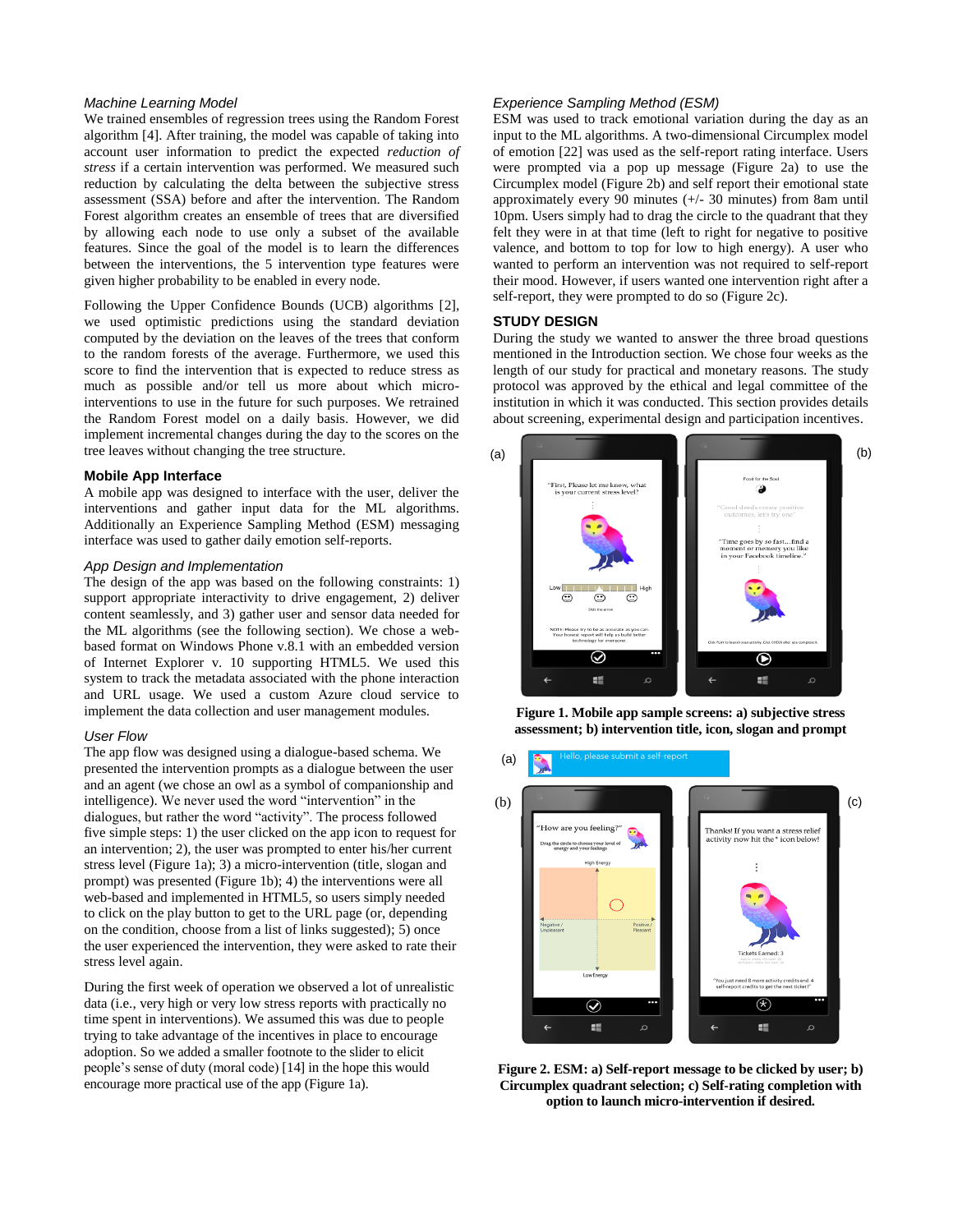# **Phones and Screening Procedures**

Per design, our users had to own a Windows 8 phone. In addition, all of our users were screened to be between 18-60 years old, use social media and the web. We recorded information (but did not screen) about presence of any mental illness and also whether or not other family members had been diagnosed. After screening we ended up with 95 participants (25 women), with an average age of 30. As part of the initial recruiting process, we had participants fill out validated scales for: depression (Patient Health Questionnaire - PHQ-9) [12], coping with stress (Coping Strategies Questionnaire - CSQ) [21], affective states (Positive Affect and Negative Affect Scale—PANAS short) [26] and gathered demographics info.

# **Experiment Design**

The participants were divided into 4 groups for a 2 x 2 between subjects' experimental design: *ML v. Random Recommended Interventions* and *Self-selection from a Menu or Not* (users could take the recommended intervention offered or choose from a list). Table 4 shows the different conditions with the number of participants assigned to each category and the number of interventions performed at the end of the study.

#### **Gratuity and Incentive Policies**

Participants opted into the study by accepting an email invitation after asserting that they would like to take part in the study. The email included a username and a password for downloading and installing our application, which was hidden in the Windows app store from the general public but available to our participants. Every week, for every 10 activities and 10 self-reports, each participant received a ticket to a weekly lottery of 3 x \$100 gift cards; an additional ticket was awarded to participants who filled the weekly survey. On top of that, any participant that had at least 10 activities and 10 self-reports and had completed the survey on each of the 4 weeks was awarded a standard gratuity (~\$300).

#### **RESULTS**

The study generated 26 days of data collection. First we present some descriptive statistics on interventions, stress deltas, drop out ratios, etc. Next, we present qualitative and quantitative results for the 20 users that used the app and filled out surveys for all four weeks, i.e. the group that completed the study in its entirety. Further qualitative analysis of the data from those users that did not complete the study is not included in this paper.

#### **Descriptive Data**

#### *Recommendations and Selections*

Figure 4 shows the distribution of the interventions recommended by the random recommender compared to the ML one. Per design, the random recommender delivered uniform recommendations (320-380 times each), while the ML converged towards recommending mostly 4 types of interventions: Social Souls, Food for the Soul, Social Time and Body Health. Indeed, one should not expect the interventions to have equal benefits for all users, this is also demonstrated in the distribution of interventions for each of the participants in the ML groups (Figure 5).

The groups who could self-select used the recommended interventions the vast majority of the time, despite having the freedom not to. The ML group used the recommendations in 97% of the cases versus 98% of the time for the random group (See Figure 6). However, it seems as if during the last 10 days of the experiment, the participants in ML/self-select group used the selection option more often. This change towards the end of the study may be explained by seeking novelty effects when the ML became too "locked in" (i.e. stopped providing new types of interventions).

#### *Stress Deltas*

For each intervention completed, we have computed the delta between the stress reported before and the stress reported after the intervention. Figure 7 presents the average stress delta for the different groups on a daily basis. A paired t-test without the assumption of uniform variances was carried out for the post-pre stress deltas,  $t(46)=2.06$ ,  $p(one-tailed)=0.02$ . Users in the ML group reported significantly greater differences in stress reduction.

|             | <b>Random Choice</b>     | <b>ML</b> recommendation |
|-------------|--------------------------|--------------------------|
| Cannot      | 22 users (23.1%)         | 21 users (22.1%)         |
| self-select | 1307 interventions (24%) | 1176 interventions (22%) |
| Can self-   | 26 users (27.4%)         | 26 users (27.4%)         |
| select      | 1444 interventions (26%) | 1550 interventions (28%) |

**Table 4. Distribution of participants and interventions for the different conditions of the study**



**Figure 4. Machine Learning selected interventions**



**Figure 5. Distribution of interventions per participant**







**Figure 7. Stress Deltas (Stress before – Stress after)**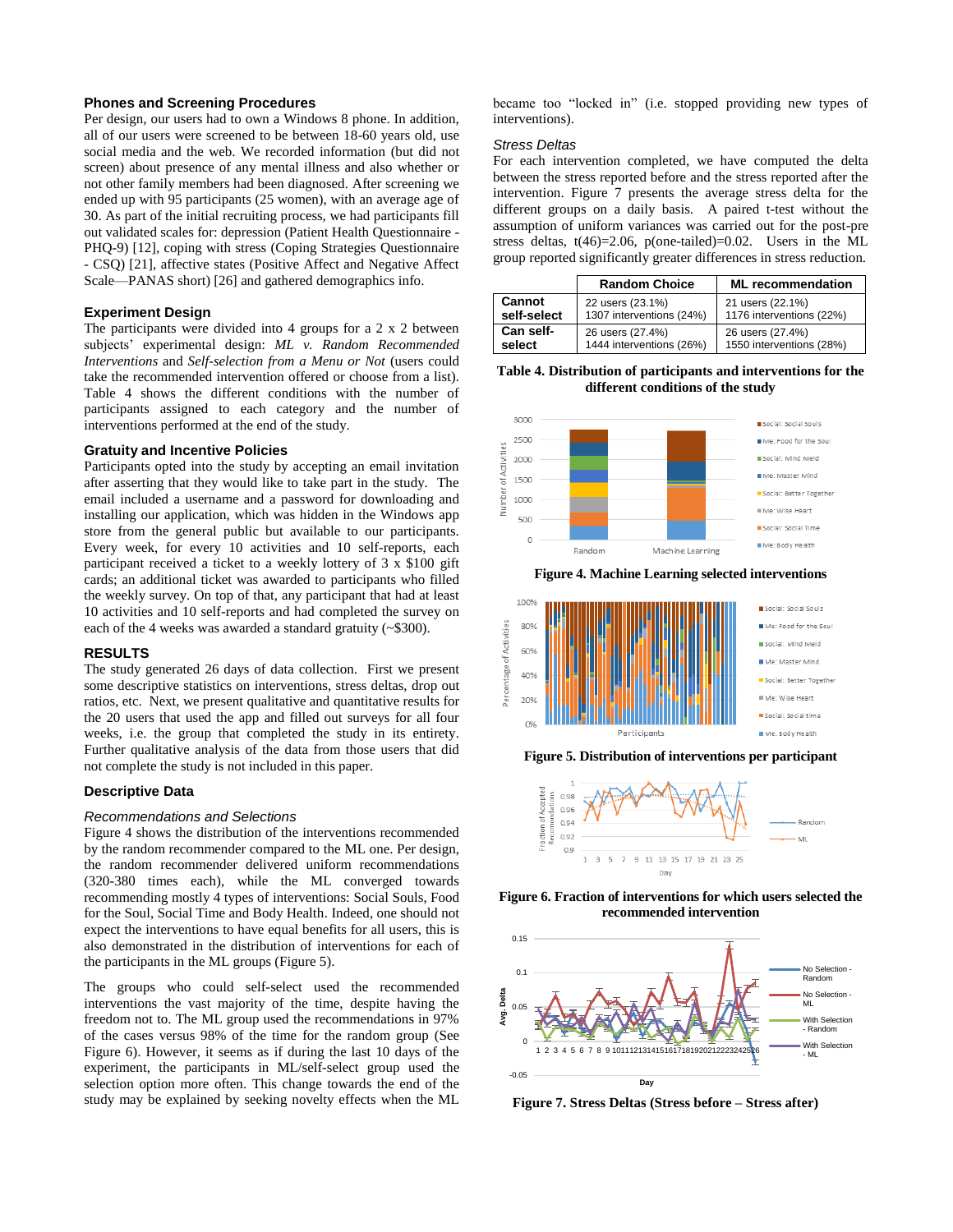The group that received the machine learning interventions with no self-selection had the largest delta on most days. In particular, the average delta for this group (0.054) is greater than the other groups (0.016-0.021) and even greater than any single intervention (0.04). This shows that the use of the machine-learning algorithm increased the effectiveness of the interventions by doing better matching of the interventions to the participants and their context.

#### *Drop-out*

In terms of number of unique users per day, we saw a steady decline during the experiment; however, we did not notice large differences between the different groups (Figure 8).

# *"Ideal" Users*

During the study introduction we prompt users to use the app whenever they felt stressed. So, we were intrigued by a couple of "abnormal" behaviors: a) extremely short intervention usage time  $(< 3 \text{ sec})$  with very high  $(-1)$  or very low self-rating scores  $(-0)$ ; and b) reporting low pre-intervention stress levels  $($   $<$  0.5 $)$ , i.e., maybe not being stressed in the first place. We believe that part of this behavior could be explained by users trying to take advantage of the incentives. We observed "ideal" users, i.e. those with stress > 0.5 and using interventions for more than 60 seconds. Figure 9a shows that stress reduction is increased with a higher stress precursor. The black line represents the "no effect" line, i.e., stress  $delta = 0$ . The red line shows the average stress delta. Users that were not stressed reported lower gains in terms of stress relief (avg. delta =  $0.037$ ) than stressed people (avg. delta =  $0.096$ ). We ran a 2 x 2 (ML or Random vs. stress <0.5 or stress >0.5) RM-ANOVA. There was a significant effect of having stress >0.5 before an intervention,  $F(1,18)=21.6$ ,  $p<0.001$ . No other effects or interactions were significant. In other words, having a stressful precursor resulted in a larger reduction of stress after performing a micro-intervention. Additionally, Figure 9b shows that interventions with a usage time larger than ~200 sec offered diminishing results, showing a preliminary indication that longer interventions could have less efficacy. This is an interesting marker for the suggested optimal length of the interventions of the type we chose to use.

#### **Qualitative Results**

We asked a series of questions to gather information about user's interaction with the interventions and their learning process.

# *Subjective Data*

We obtained ratings of what users considered to be the intervention they liked and disliked the most, and the interventions they thought were or less effective. Figure 10 shows the comparison of each aggregated number of counts for all the weeks. Clearly, Body Health (somatic-individual) received the highest scores for effectiveness and likeability, closely followed by Food for the Soul (positive psychology-individual), Social Time (somatic-social), and Better Together (meta-cognitivesocial). The lowest rated were the cognitive-behavioral ones, Master Mind and Mind Meld. The positive psychology groups, Food for the Soul, and Social Souls, although liked, received low grades on perceived efficacy. It is also interesting to note that the most rated interventions align with the ML recommendations.

# *Awareness and Coping Learning*

Most users reported higher levels of stress awareness due to the use of the app. Comments like: *"Although I did not do a good job of using the app this week, by using it in weeks past I am still aware of when I become stressed and try to deal with it"* or *"Doing the study helped me spotlight it"* showcase the way people

extrapolated the benefits of the study beyond the use of the app. A number of participants also reported having learned that simple methods can help manage stress if performed regularly. Comments like: *"I breathe and take time for myself to clear my mind"* or *"(I) take time to take care of my body and soul"* showcase the way some people found inspiration in the micro-interventions to do something about stress.

Table 5 shows the answers to the question *"What have you learned from this study?"* 70.3% of the users reported a higher stress self-awareness; however, it is interesting to observe that 34% reported stress awareness as stressful. 65.6% reported having learned simple ways to control stress. A paired t-test without the assumption of uniform variances was carried out for the post-pre stress deltas, t(46)=2.06, p(one-tailed)=0.02. Users in the ML group reported significantly greater differences in stress reduction.



#### **Figure 8. Daily users per day per experiment condition**







Perceived Effective Perceived Ineffective Likes III Dislikes

**Figure 10. Subjective ratings (likeability and efficacy)**

| "What have you learned from this study?" (Multiple                                    | %     |  |  |  |
|---------------------------------------------------------------------------------------|-------|--|--|--|
| choice question)                                                                      |       |  |  |  |
| To be more aware of my stress levels                                                  | 70.3% |  |  |  |
| Simple ways to control my stress                                                      | 65.6% |  |  |  |
| That being more aware of my stress level is stressful                                 | 34.4% |  |  |  |
| Nothing                                                                               | 7.8%  |  |  |  |
| Other                                                                                 | 4.7%  |  |  |  |
| $\mathbf{m}$ . Lie $\mathbf{r}$ is the set of $\mathbf{r}$ is the set of $\mathbf{r}$ |       |  |  |  |

**Table 5. Reported Learning**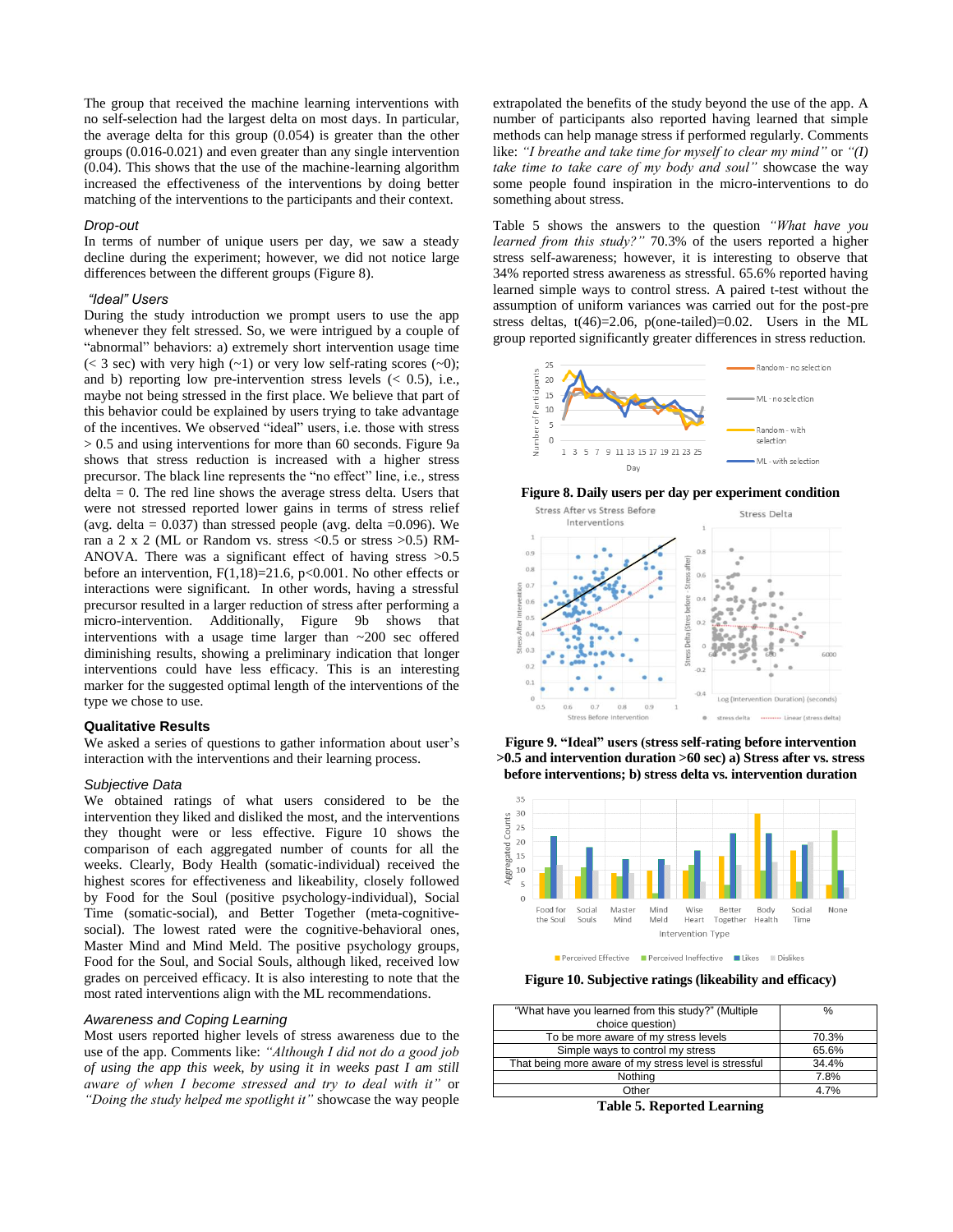#### **Quantitative Results**

# *Depression – PHQ9*

The PHQ-9 response data was analyzed for the 20 participants who used the app all 4 weeks. A 2 (ML or not) x 2 (Selection or Not) RM-ANOVA was carried out on the average score values for the initial survey week (pre-application baseline) and the 4 weeks after using the app, for 5 replications. A significant effect of week,  $F(4,76)=2.9$ ,  $p=0.026$ , was found, and ML was borderline significant, but no effect was observed for the Selection variable. When the data was collapsed across the Selection variable, there was a borderline significant effect interaction for week x ML (p=0.06). This means that, regardless of ML condition, participants showed statistically significantly less depression level (DL) while they used our tool. In addition, the ML group added to this improvement more than Random selection (borderline). In clinical terms, ML condition users ended week 4 with no signs of depression ( $DL < 5$ ), while the Random condition ones showed mild depression symptoms  $(5 < DL < 10)$  [12] (Figure 11).

#### *Coping – CSQ*

A 2 (Random v. ML) x 2 (No selection v. selection from a menu) x 4 (week) RM ANOVA was performed on the differences between constructive and destructive coping behaviors to see if our participants were *learning and incorporating* new coping strategies via our interaction tool. A significant 3 way interaction was observed,  $F(1,16)=4.4$ ,  $p=0.003$ . No other significant effects emerged from the analysis. While a 3-way interaction can be difficult to understand, as observed in Figure 12, the group with ML without selection reported significantly more constructive (positive) coping behaviors over time. This is an encouraging finding as it indicates that those users were willing to trust the personalized intervention offered by the ML algorithm by using it and indicating greater stress relief.

Overall, results support the hypotheses (see Intro); a *recommender* system was able to deliver a suite of *web apps* that helped people reduce stress locally and *learn to cope* with stress over time.

# **IMPLICATIONS FOR DESIGN**

Several design implications were identified during the study and can be presented in two groups: intervention design and intervention recommendation.

## **Intervention Design**

#### *Simplicity & Friendliness*

Our simple intervention format (short prompt + familiar URL) and our friendly interaction style motivated people to use the app repeatedly throughout the day. Furthermore, the proposed format can easily scale up to other interventions that may work better for different people and/or situations. A limitation of complex formats is that people lose track of the task, loose interest, or find it harder to attribute their gains to the system. Complexity can also result in lower adoption rates and/or a more difficult learning process.

## *Small Size*

As shown in the results, shorter interventions may result in higher stress efficacy gains. This could be due to the fact that people do not have more time to engage in a stress reducing activity; so longer ones may actually induce anxiety. Short interventions are also easier to use in more contexts. Despite their short duration, the long-term effect in depression and coping shows us that microinterventions can result in long-term behavior change. Further work may focus on the optimal intervention time depending on the person and the context.

# *Incentives*

A limitation of a usage-based incentive system is that users end up using the system without needing it. One way to overcome this is to make the app public so that no incentives are needed for its use. The limitation of this model is that an advertisement campaign should be properly crafted to drive initial awareness and adoption.

### *Stress Awareness*

As reported, stress awareness was a driver for people's use of the application. However, it was itself a source of stress to 1/3 of the users. This is a limitation of ESM as a source of data. Tailoring self-reporting frequency, or even eliminating its use, should be considered when developing stress management systems.

# **Intervention Recommendation**

## *Ensuring Novelty*

Our experiment suggests that using ML helps in matching interventions to the user's context and hence, improves the overall outcomes for users, in terms of stress level depression and coping behaviors (for the non-selection users). There are several ways in which the ML algorithm can be improved. For example, the algorithm reduced the diversity of the interventions sent to the participants. This might have resulted in boredom, and in the long run, might lead to a high attrition rate. This may be improved by increasing the number of interventions in each group and adding diversity as an objective to the ML algorithm. Another approach would be to use periodic surveys to update participants' models, which can lead to changes in the types of interventions presented.

# *Exploration vs. Exploitation*

The ML algorithm presented here addressed the problem of exploration (searching for new options) vs. exploitation (refining existing procedures); however, the group that was given random interventions did most of the exploration. In a sense, the design of the experiment dictated that, for at least 50% of the time, the model was exploring. This was needed in order to validate our assumption that the ML matching algorithm works for the intervention selection problem. However, now that we have validated this conjecture, in future studies, one may not wish to use 50% of the interventions for exploration.

# *Targeting "Ideal Users"*

As described, targeting "ideal" users, i.e., people aware of their need for a stress management recommender and who are able and willing to use it should increase the local effect of interventions.



**Figure 11. Depression (PHQ-9) quantitative results**



**Figure 12. Coping Strategies Questionnaire (CSQ)**